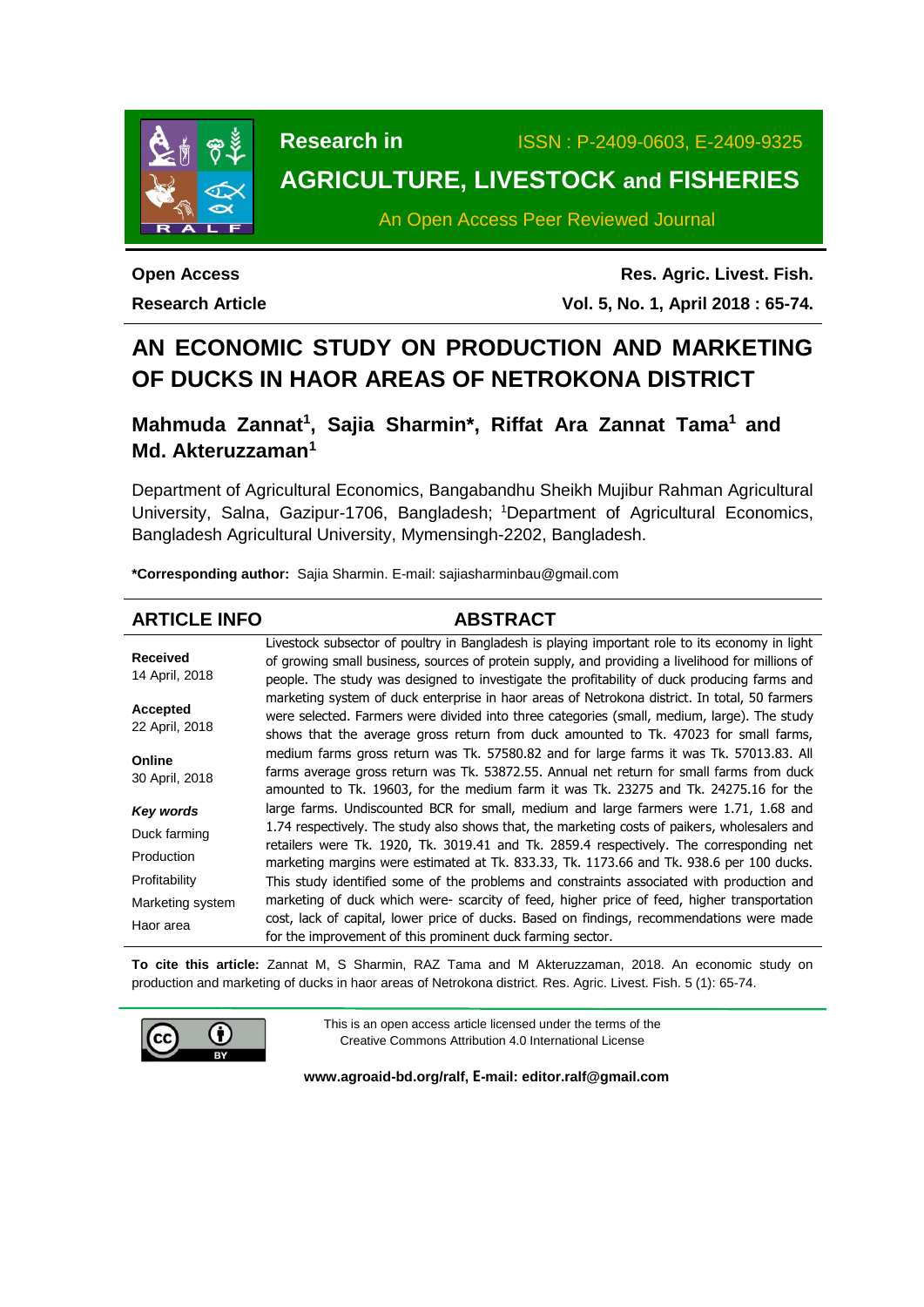## **INTRODUCTION**

Bangladesh is agriculture based country with 14,769.55 sq. kilometers area and blessed with 160 million people with a variety of agricultural resources (BBS, 2015). Agriculture contributes about 14.74 percent in Gross Domestic Product (GDP) (BER, 2017). About 41 percent of total human power of Bangladesh relates in agriculture (BER, 2017). Livestock sub-sector is vital for the development of agro-based Bangladesh and the contribution of this sector in GDP is 1.6% (BER, 2017). This subsector provides us animal protein for human nutrition, cash income to the family, fuel for rural households, organic manure for crop production, fish feed and provides opportunities for self employment. Poultry meat contributes approximately 38 percent of total animal protein supply in the country (Ahmed and Islam, 1990). Poultry meat and eggs available in Bangladesh are mostly originated from locally grown backyard poultry and also from small and large scale poultry enterprises. Meeting the domestic demand for meat and eggs through importation is very rare and sporadic (Anas, 2015). Poultry meat mainly from duck is superior to other meats available for human consumption Duck meat and egg offers considerable potential for meeting human needs for dietary animal supply. There are approximately 42.124 million duck populations in Bangladesh (BBS, 2014) of which most of the ducks are reared in backyard system. It serves dual purpose-egg and meat, which occupies second place next to chicken in producing poultry meat and eggs (BBS, 2014). Similarly, in the report of Food and Agriculture Organization (FAO), it is evident that the position of Bangladesh with respect to duck meat and egg production is  $11<sup>th</sup>$  and  $4<sup>th</sup>$ , respectively among the Asian countries (Pingel, 2011).

The term "haor" denotes the bowl-shaped large tectonic depression that receives surface runoff water by rivers and canals, and consequently, becomes very extensive water body in the monsoon and dries up mostly in the post-monsoon periods (Rana et al., 2010). Huque and Sultana (2002) reported that natural water areas in different districts of Bangladesh vary from 151 to 12731 hectares. The haor had a historical duck rearing culture in household level (backyard). Netrokona is an important duck growing area in Bangladesh, consisting of 924 hectares of natural water area where waters stand throughout the year and about 60% of total land goes under water for six months (Huque and Sultana, 2002).

Duck production in the haor areas of Bangladesh provides self-employment for landless and small farmers. Duck keeping is one of the possible means of breaking out poverty trap of resource-poor small holder families in low income countries (Pym et al., 2002). Ducks are considered to be the most important asset and source of income for ultra poor rural women (Jabber, 2004). It is easier for the haor people to rear duck than the backyard poultry farming and cattle rearing due to the ecological condition of the haor areas. Duck feeds and water are available in the haor areas. No systematic study has yet been done to assess the potentiality, profitability and marketing aspects of duck rearing system in the haor areas of Bangladesh. The present study generated information on socio-economic profiles of the duck owners, assessed profitability of duck rearing practices, provided information on marketing aspects and identified the problems on duck farming in the haor areas of Bangladesh. So, the government, policy makers, planners and other concerned agencies will get help to formulate development policies regarding more effective duck farming in the country by using the information of this study.

## **MATERIAL AND METHODS**

#### **Selection of the study area**

The areas were selected from Atpara upazilla under Netrokona district. Primary data were collected from farmers of Robiargati, Ikarathia, Kailong and Shitarampur villages of Atpara upazilla.. For the marketing information, three market places namely Teligati bazaar, Ovoipasha and Atpara market were selected for the present study.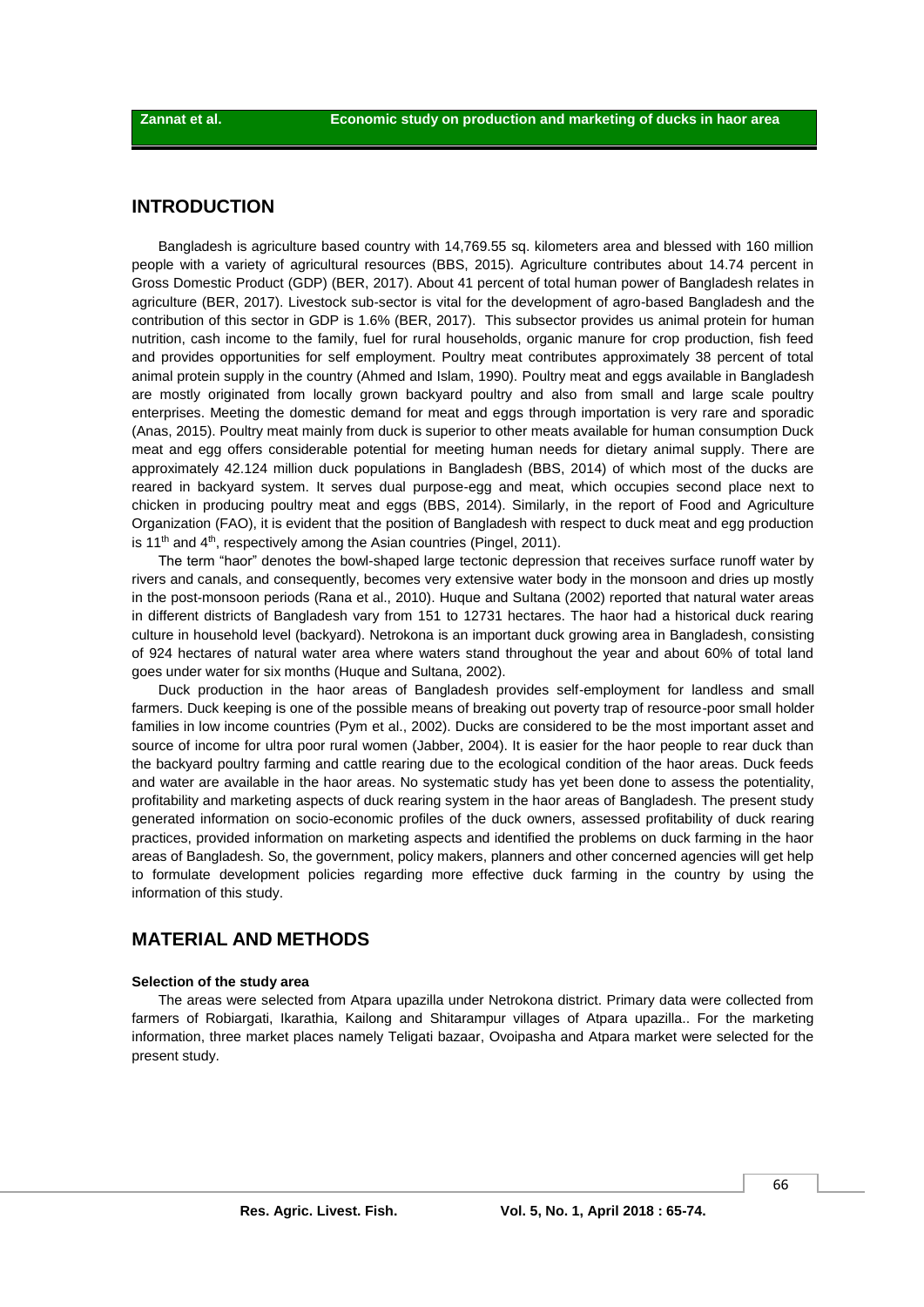#### **Selection of the samples**

In the present study farmers were classified into three categories according to their farm size. The number of duck was below 250 categorized as small farm, 250-500 numbers of ducks in a farm classified as medium farm and above 500 ducks categorized as large farms. In the study area there were 24 small farms, 20 medium farms and 6 large farms as the given category. A stratified random sampling technique was followed in this study where 24 farmers were categorized as small farmer, 20 as medium farmers and 6 farmers were large farmers. In total 50 farms were selected for collecting necessary information of the study.

#### **Collection of data**

Data were collected by the researcher herself in the month of March to June 2015 covering the year 2014- 15.A set of final survey schedule was developed with necessary corrections and modifications. The data were collected from the selected duck farmers by conducting direct interviews through personal visit to the houses of the farmers. Before beginning of the interview a brief introduction about the purpose of the study was given to the respondents. Then the questions were asked in easy and understandable language and the information was recorded on the survey schedule.

#### **Analytical technique**

Tabular techniques were applied with the help of some statistical measures like the sum average, percentage, etc., to show the comparative performance of duck farming. Profitability analysis was done on the basis of variable cost, fixed cost, return etc. By using arithmetic means and percentages, different costs, gross margins, net profit and benefit cost ratio were calculated in a tabular form.

#### **Gross return**

Gross return is the money value of total gross output. In the present study, the total value of consumed and sold out ducks were taken into account as benefits of the farms at the existing market price of duck. In the present study, gross return was calculated as follow:

#### Gross return, GR = ∑QP

 $Q =$  Total number of ducks produced per farm a year and P= Per unit price (Tk.) of duck

#### **Gross margin**

Gross margin was calculated by subtracting the total variable costs from the gross return, showed in the following equation.

 $GM = GR-TVC$ 

Where,

 $GM =$  Gross margin;  $GR =$  Gross return; and  $TVC =$  Total variable cost

#### **Net return**

Here, the following profit equation was developed to assess the profitability of the duck farms and this model was also used by Mahmud (1998) in his study.

= PdQ– ∑Xi.Pxi – ∑TFC

Where,  $\pi$ = Profit per duck farm (Tk.)

P<sub>d</sub>= Per unit price (Tk.) of duck

Q = Total number of ducks produced per farm a year

Pxi = Per unit price of ith (variables) inputs

 $Xi =$  Quantity of the inputs (i = 1, 2, ... n)

TFC = Total fixed costs

#### **Benefit cost ratio (BCR)**

The benefit-cost ratio (BCR) is a relative measure which is used to compare benefit per unit of cost. BCR was estimated as a ratio of gross returns to total costs. The formula of calculating BCR (undiscounted) is shown as below:

Benefit cost ratio, (BCR) = Gross return/ Total cost.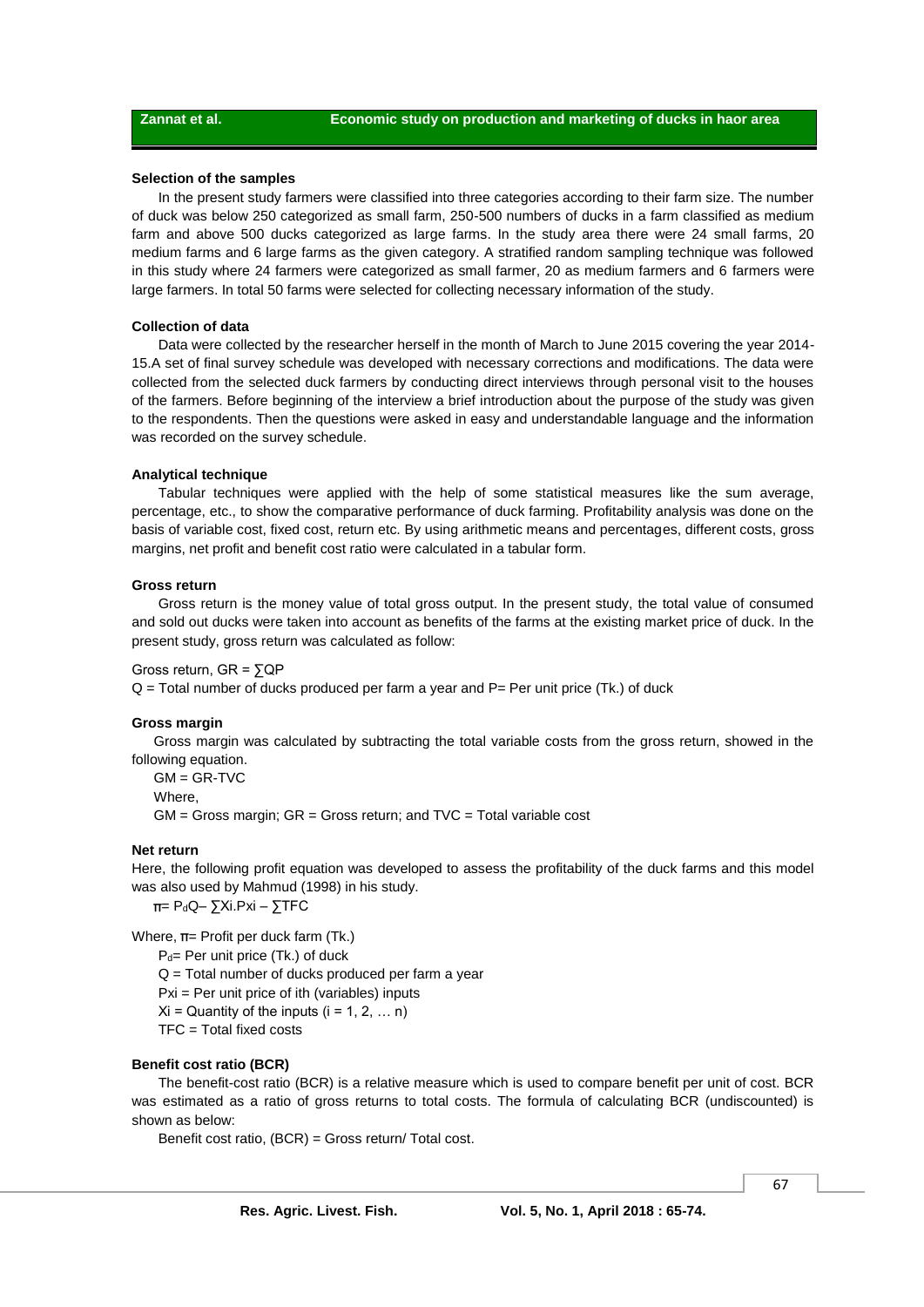## **RESULTS AND DISCUSSION**

## **SOCIOECONOMIC CHARACTERISTICS OF THE SAMPLE FARMERS**

#### **Family size and occupation of sample farmers**

Family size was denoted by classifying the families into three groups: small (0-5 members), medium (6-8 members), and large families consisting of more than 8 members. Here, 32 percent families of duck farmers are small, 48 percent families are medium and rest 20 percent are large families. The work in which a man engaged more or less throughout the year is known as the occupation of that person. Duck rearing is the main occupation of the duck farmers that is 40% and the rest of duck farmers reported to have agriculture, fishing, service, other business as their main occupation.

#### **Educational status**

To examine the educational status of the duck farmers, they were classified into four categories. i.e. (i) Illiterate, (ii) Primary level, (iii) Secondary level and (iv) Above secondary level (Mahmud, 1998). It was observed that 34 percent duck farmers were illiterate, 42 percent had primary education, 16 percent had secondary education and only 8 percent got above secondary level education and small farmers were more illiterate compare to medium and large farmers in the study area.

#### **COSTS AND RETURNS DUCK PRODUCTION**

#### **Estimation of variable cost**

#### *Duckling Cost*

Duckling cost was a crucial cost item for duck rearing. The farmers of the study area mainly collected ducklings from hatcheries and familiar local agents. All farms average duckling cost was Tk. 7136.65 comprising 24.86 percent of variable cost (Table 1). Small farms average cost of ducklings was Tk. 6553. This cost covered 26.44 percent of total costs. Medium farms average duckling cost was Tk. 7351.94 comprising 23.48 percent of total variable cost and for the large farms it was Tk. 7505 which is 25.01percent of total variable cost. Duckling cost is less for small farms because of their financial condition they are not able to by better and quality ducking in compared to medium and large farm.

#### *Feed cost*

The largest item of variable cost in duck farms is feed. In this study, the average feed cost for small farms was Tk. 10587 while for medium farms it was Tk. 11025.24. For large farms it was Tk. 11666.66. All farms average feed cost was Tk. 11092.97 which is 38.65 percent of total variable cost (Table 1). Here feed cost for large farms is higher because they purchased quality feed and their volume of production is high compared to small and medium farm so their feed cost was high.

#### *Labour cost*

Labour cost was another crucial cost item in duck production. Labour was mainly used for feeding, cleaning of house, and watching ducks. The cost of labour was calculated on the basis of the existing wage rate which was on an average Tk. 150 per man day. Average cost of labour per small farm was 12.50%, medium farms 30.59% and 26.38% for large farms.

#### *Veterinary cost*

Vaccine and medicine were the main components of veterinary cost. Vaccine and medicine are essential for raising duck and also for preventing of diseases and for rapid growth of duck. For all farms it was 5.49 percent of the total variable costs (Table 1).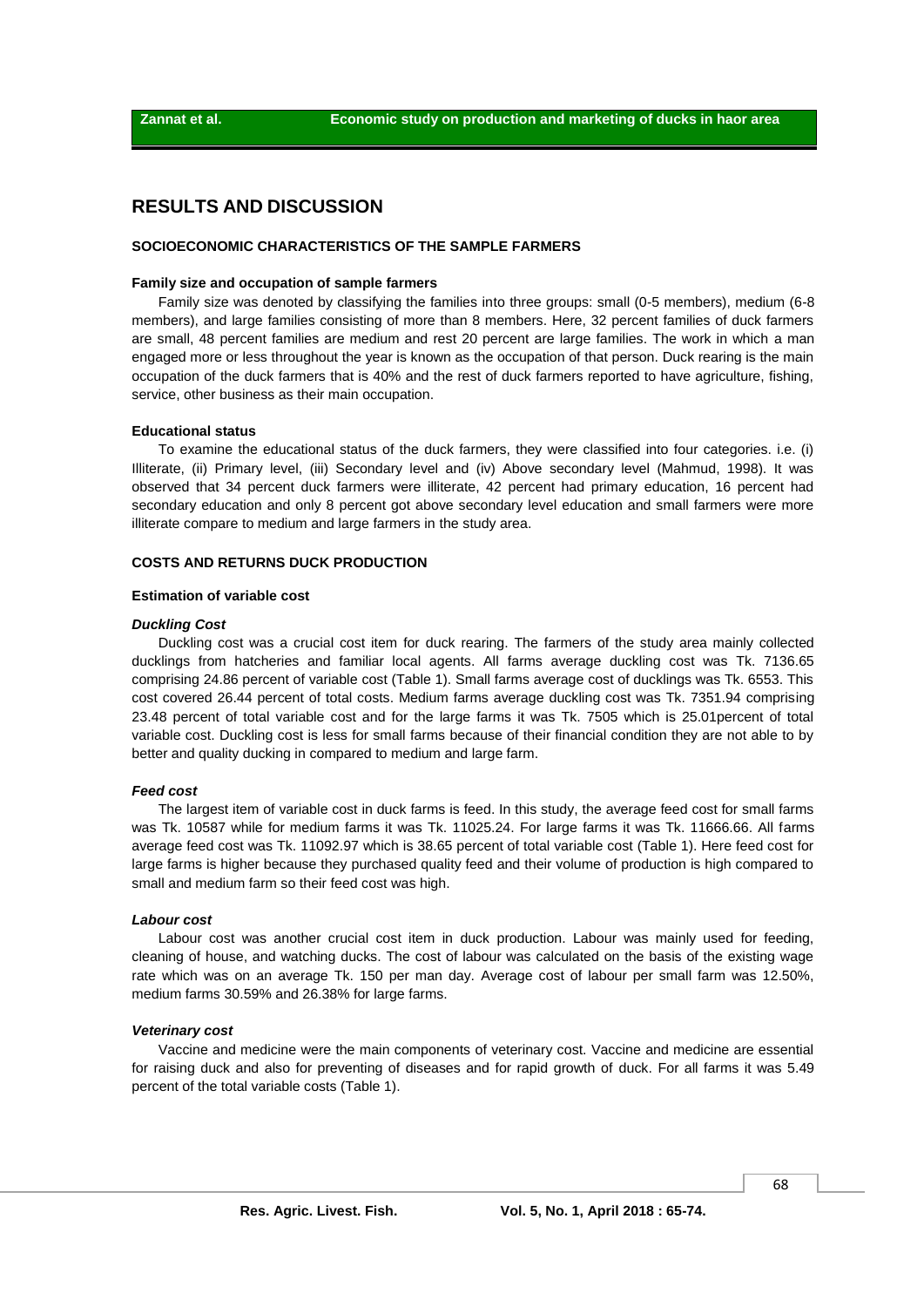## **Electricity cost**

Electricity required in duck farm for first two months of ducklings for maintaining hotness in duck house. The average electricity cost was estimated for small farm Tk. 1165, Tk. 670.39 for medium farm and Tk. 625 for large farms (Table 1).

| Table 1. Average variable cost of producing duck for small, medium and large farmers (Tk. /100 ducks) |  |  |
|-------------------------------------------------------------------------------------------------------|--|--|
|                                                                                                       |  |  |

| <b>Items</b>           | Small farm |       | <b>Medium farm</b> |       | Large farm |       | All farms  |       |
|------------------------|------------|-------|--------------------|-------|------------|-------|------------|-------|
|                        | Cost (Tk.) | %     | Cos(Tk.)           | %     | Cost (Tk.) | %     | Cost (Tk.) | %     |
| Duckling cost          | 6553       | 26.44 | 7351.94            | 23.48 | 7505       | 25.01 | 7136.65    | 24.86 |
| Feed cost              | 10587      | 42.71 | 11025.24           | 35.22 | 11666.66   | 38.88 | 11092.97   | 38.65 |
| Labour cost            | 3100       | 12.50 | 9575.73            | 30.59 | 7916.67    | 26.38 | 6864.13    | 23.92 |
| Veterinary cost        | 1767       | 7.13  | 1571.36            | 5.02  | 1388.84    | 4.63  | 1575.73    | 5.49  |
| Electricity cost       | 1165       | 4.70  | 670.39             | 2.14  | 625        | 2.08  | 820.13     | 2.86  |
| Transportation<br>cost | 1615       | 6.52  | 1109.71            | 3.54  | 902.83     | 3.01  | 1209.18    | 4.21  |
| Total                  | 24787      | 100   | 31304.37           | 100   | 30005      | 100   | 28698.79   | 100   |

Source: Field Survey, 2015.

| <b>Items</b>                     | Small farm (Tk.) | Medium farm (Tk.) | Large farm (Tk.) | All farms (Tk.) |
|----------------------------------|------------------|-------------------|------------------|-----------------|
| Interest on operating<br>capital | 1115.50 (91.04)  | 1446.12 (90)      | 1386.50 (90.62)  | 1316.04 (90.52) |
| Housing cost                     | 1517.5 (8.96)    | 1554.61 (10)      | 1347.17 (9.38)   | 1473.09 (9.48)  |
| Total                            | 2633 (100)       | 3000.73 (100)     | 2733.67 (100)    | 2789.13 (100)   |

Source: Field Survey, 2015.

|  |  | Table 3. Profitability of duck rearing in Netrokona haor areas (Tk. /100 ducks) |  |
|--|--|---------------------------------------------------------------------------------|--|
|--|--|---------------------------------------------------------------------------------|--|

| <b>Items</b>               | Small farm | <b>Medium farm</b> | Large farm | All farms |  |
|----------------------------|------------|--------------------|------------|-----------|--|
| A.TotalVariable Cost       | 24787      | 31304.37           | 30005      | 28698.79  |  |
| <b>B. Total Fixed Cost</b> | 2633       | 3000.73            | 2733.67    | 2789.13   |  |
| C.Gross cost (A+B)         | 27420      | 34305.10           | 32738.67   | 31487.92  |  |
| D.Gross return             | 47023      | 57580.82           | 57013.83   | 53872.55  |  |
| Gross Margin (D-A)         | 22236      | 26276.45           | 27008.83   | 25173.76  |  |
| Net return (D-C)           | 19603      | 23275              | 24275.16   | 22384.39  |  |
| BCR (Undiscounted)         | 1.71       | 1.68               | 1.74       | 1.71      |  |

Source: Field Survey, 2015.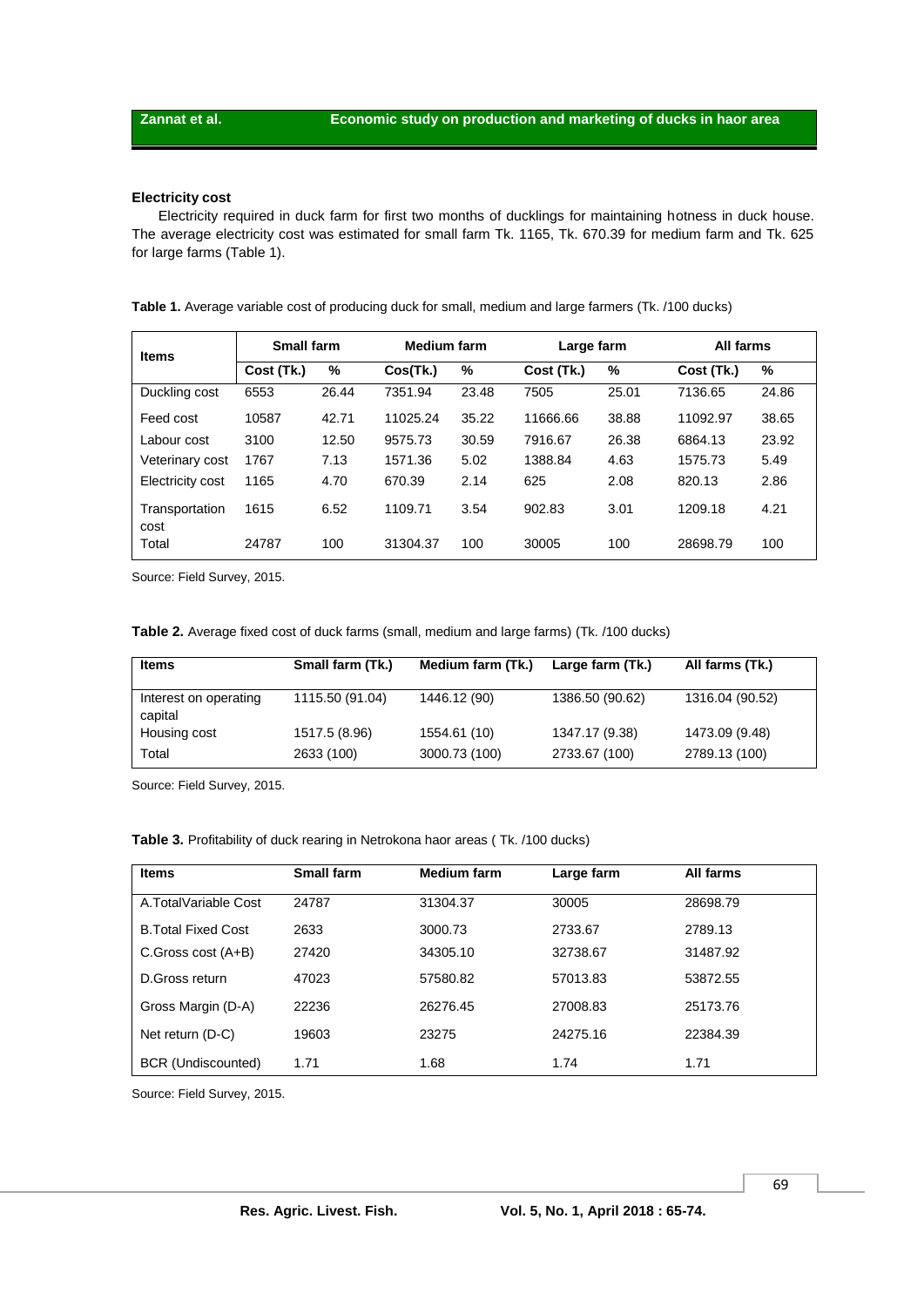| Items of cost     | <b>Paiker</b> | Wholesaler     | <b>Retailer</b> |
|-------------------|---------------|----------------|-----------------|
| Feed              | 800 (41.66)   | 720 (23.85)    | 600 (20.98)     |
| Labour            | 360 (18.75)   | 550.43 (18.23) | 515.4 (18.04)   |
| Cage              | 180 (9.38)    | 308.30 (10.22) | 320 (11.19)     |
| Transportation    | 350 (18.23)   | 950 (31.46)    | 920 (32.17)     |
| Market toll       | $\cdots$      | 120.68 (3.99)  | 184 (6.44)      |
| Personal expenses | 150(7.81)     | 250 (8.28)     | 180 (6.29)      |
| <b>Others</b>     | 80 (4.16)     | 120 (3.97)     | 140 (4.89)      |
| Total             | 1920 (100)    | 3019.41 (100)  | 2859.4 (100)    |

**Table 4.** Average marketing costs of different intermediaries involved in duck marketing (Tk. per 100 ducks).

Source: Field survey, 2015.

## **Table 5.** Marketing margin of different intermediaries

| <b>Intermediaries</b> | <b>Purchase price</b> | Sale price      | <b>Marketing margin</b> | Percentage of |
|-----------------------|-----------------------|-----------------|-------------------------|---------------|
|                       | (Tk./100 ducks)       | (Tk./100 ducks) | (Tk./100 ducks)         | margin        |
| <b>Paikers</b>        | 17945.60              | 20698.93        | 2753.33                 | 25.63         |
| <b>Wholesalers</b>    | 20698.93              | 24892           | 4193.07                 | 39.03         |
| <b>Retailers</b>      | 24892                 | 28690           | 3798                    | 35.34         |
| Total                 |                       |                 | 10744.4                 | 100           |

### **Table 6.** Problems and constraints faced by duck farmers

| <b>Constraints</b>                 | Number of responding farmers (n=50) | Percent |
|------------------------------------|-------------------------------------|---------|
| Lack of capital                    | 31                                  | 62      |
| High price of duckling             | 39                                  | 78      |
| Higher price of feed               | 43                                  | 86      |
| Lower quality of duckling          | 24                                  | 48      |
| Housing problem                    | 30                                  | 60      |
| Outbreak of disease                | 40                                  | 80      |
| Inadequate veterinary services     | 33                                  | 66      |
| Lack of marketing information      | 32                                  | 64      |
| Lack of proper training facilities | 20                                  | 40      |

Source: Field survey, 2015.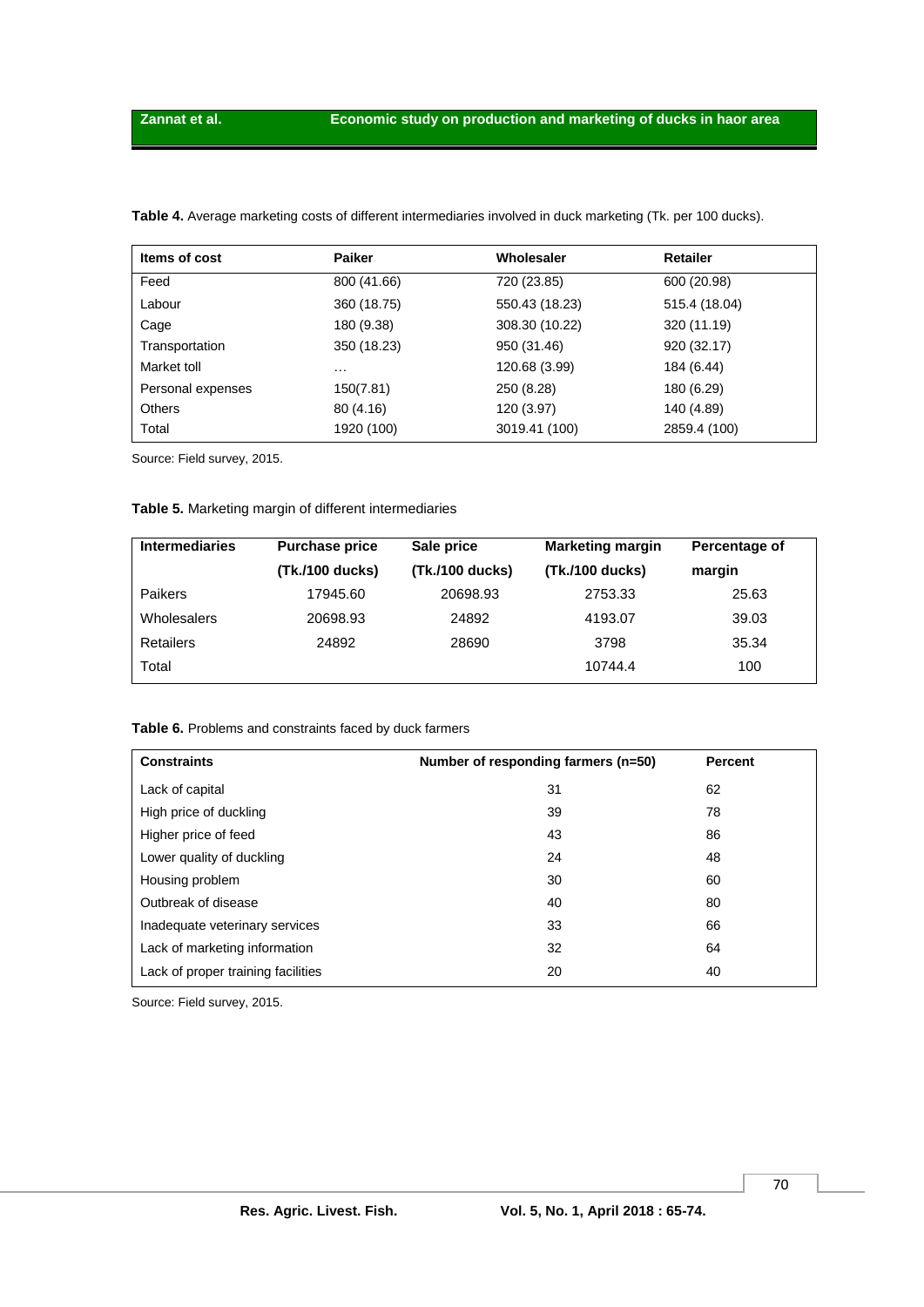#### **Transportation cost**

Transportation cost of the small farm, medium farms and large farms cost were Tk. 1615, Tk. 1109.71 and Tk. 902.83 of total variable costs (Table 1).

#### **Fixed cost**

Fixed cost showed in the Table 2 included interests on capital and housing cost. These are described below

#### **Interest on operating capital**

Interest on operating capital was computed at the rate of 14.00 percent for a year. Interest on operating capital was computed by the following formula:

Interest on operating capital= Al\*i\*t

Where

 $Al = Total investment/2$ ;

i = Interest rate which was assumed at 14 percent; (Present interest rate of the study area)

 $t =$  length of the period of duck production (per farm).

In the study area farmers rear ducks for 4 months twice a year. Interest on operating capital for per duck farm was estimated at Tk. 1115.5 for small farms, Tk. 1446.12 for medium farms and Tk. 1386.5 for the large farms, respectively.

#### **Housing cost**

Housing cost for per duck farm were estimated at Tk. 1517.5 for small farms, Tk. 1554.61 for medium farms and Tk. 1347.17 for the large farms respectively.

#### **Gross return**

The small farms, medium farms and large farms all were earned Tk. 47023, Tk. 57580.82, Tk. 57013.83 per 100 ducks , respectively. All farm's average earning was Tk. 53872.55 per 100 ducks. It should be noted here that farmers in the study area bought day-old-chick and raise for four months and then they sold it (Table 3).

#### **Gross margin**

Gross margin is a paramount to consider the economic value when considering a relatively new breed on a farm as it will have ripple effects on the business as a whole. Form the Table 3, Average gross margin for all farms were at Tk. 25173.76 per 100 ducks.

#### **Net returns**

Net return on total cost was derived by deducting all the costs from the gross return. Table 3 showed that net return of small farm was Tk. 19603, for the medium farm it was Tk. 23275 and Tk. 24275.16 for the large farms.

#### **Benefit cost ratio (undiscounted)**

Benefit cost ratio implies return per taka invested. It helps to analyze the financial efficiency of the farm. The benefit cost ratio of small farm was 1.71, medium farms benefit cost ratio was 1.68 and 1.74 for large farms. All farms benefit cost ratio was 1.71 implies farms are efficient in term of financial benefit (Table 3).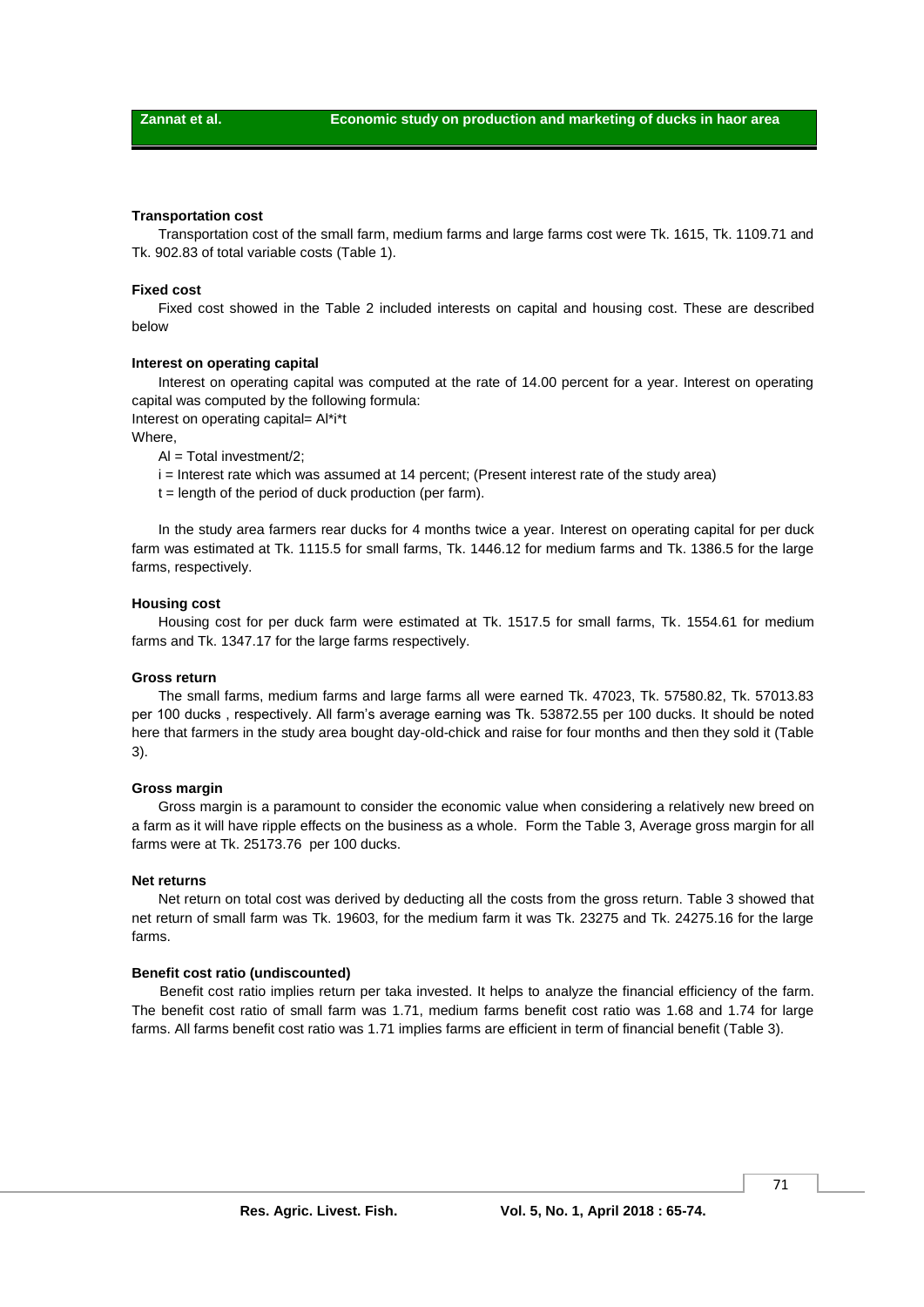#### **MARKETING SYSTEM OF DUCK REARING**

#### **Marketing channels of duck**

- I. Farmer → Paiker → Wholesaler → Retailer → Consumer
- II. Farmer → Wholesaler → Retailer →Consumer
- III. Farmer → Paiker → Consumer
- IV. Farmer → Wholesaler → Consumer
- V. Farmer → Retailer→ Consumer
- VI. Farmer → Consumer

Among them iv, v, vi are more common and widely used marketing channels of duck in the study area.

#### **Marketing cost**

Marketing cost of paikers, wholesalers and retailers were Tk. 1920, Tk. 3019.41 and Tk. 2859.4, respectively (Table 4).

#### **Marketing margin**

According to Kohls and Uhl (1980) marketing margin is defined as the difference between what the consumers pay and what the producers receive. Marketing margin included marketing cost. Marketing margin of paikers, wholesalers and retailers were Tk. 2753.33, Tk. 4193.07 and Tk. 3798 respectively (Table 5). The marketing margin of wholesalers was the higher for big volume of buying and selling. Wholesalers margin was highest than those of paiker and retailers, because the wholesalers can buy duck from farmers at farm level or from paikers at low price and they sold their ducks to retailers and hotels by which they could secure more selling price. The marketing margin was lowest for paikers because of their temporary business, higher marketing cost for lower quantity of duck and charging minimum margin over the purchase price and marketing cost. The profit of farmers and traders depends on fixed product price, their marketing cost and margin. Among the market intermediaries, wholesalers marketing cost and margin were highest where it was lowest for paikers.

#### **PROBLEM AND CONSTRAINTS OF DUCK REARING**

According to the owners of duck farms, the following problems were identified in rearing duck in the study area which are mentioned in Table 6.

#### **Lack of capital**

Capital is the first and most important input to set up a duck farm. Without money the farm cannot be also enlarged. 62 % farmers of the study area complained that lack of sufficient capital is the major problem to run their business. For this reason farmers borrowed money from the Mahajan's with a high interest rate and later they faced the problem of repayment. Institutional credit is scarcely available in the study area.

#### **High price of duckling and high price of feed**

78 percent farm owners reported that high price of duckling is a major problem and 86 percent reported about the problem of high price of feed.

#### **Lower quality of duckling**

Farmer of the study area did not get the better quality duckling. 48 percent farmers told that they suffer the growth problem of duck because of lower quality of duckling.

#### **Housing problem**

Most of the farmers are unaware about proper housing facilities. For this reason, duck did not get proper aeration and it hampers its growth. It has been seen that 60 percent farmers told that they had lack of knowledge about proper housing management.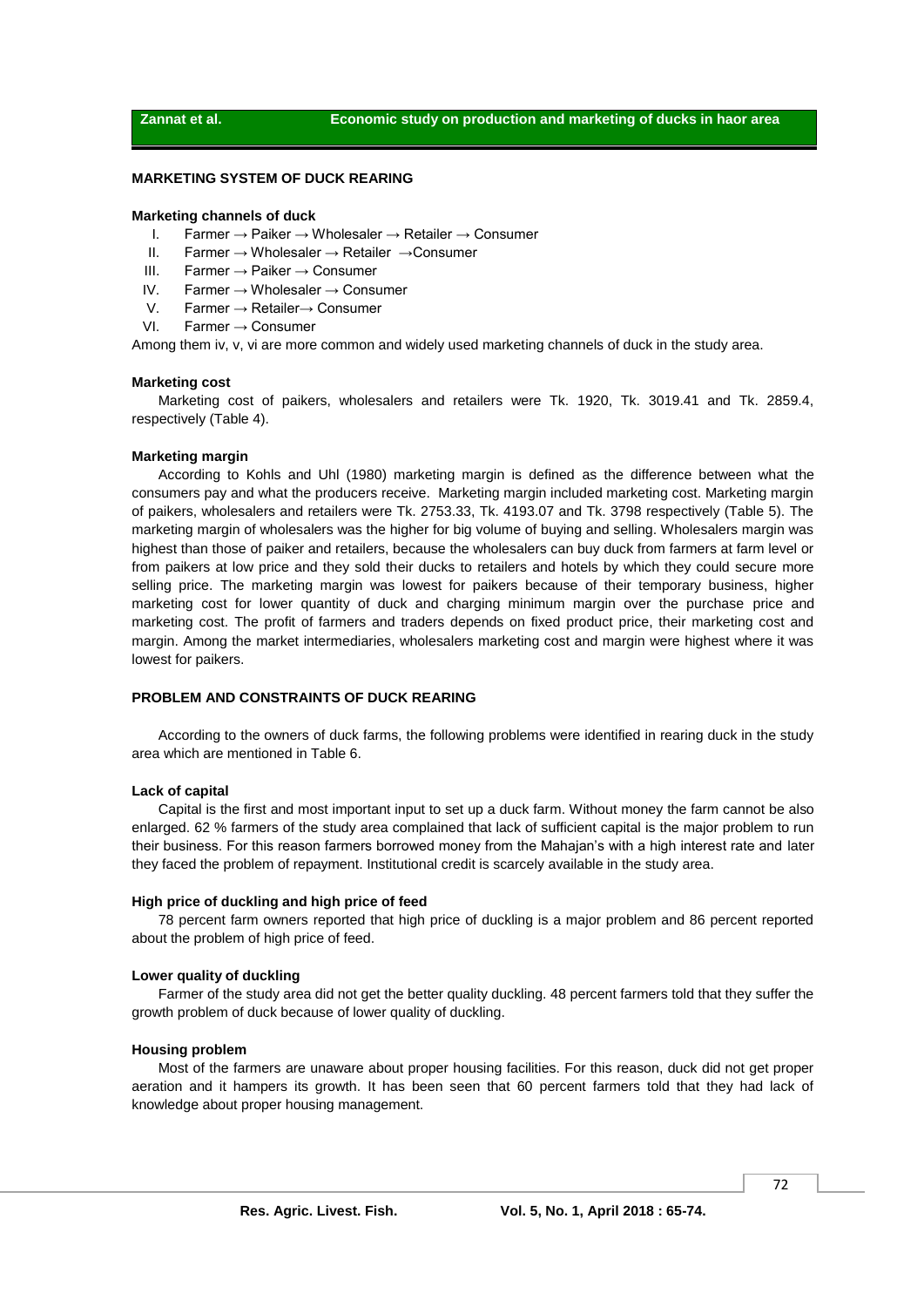#### **Outbreak of disease**

The weather of Bangladesh is probably favorable media for the multiplication of various diseases producing organisms. In the study area about 80 percent farmers complained this problem.

#### **Inadequate veterinary services**

About 66 percent farmers told that this was a crucial problem. Some of the duck owners also reported that when the medicines were available in the market, they could not buy those due to the high price.

#### **Lack of market information**

Market information is crucial for any business. Lack of this hampers the profitability of the business. 64 percent of duck owners told about this problem.

#### **Lack of training facilities**

Knowledge on duck is crucial for the development of duck farming. Farmer's performance would be improved if they could be trained by livestock. 40 percent of farmers face this problem.

## **CONCLUSION AND RECOMMENDATIONS**

In the agrarian and largely subsistence economy of Bangladesh, poultry plays a crucial role in supplying nutritious food, generation of income and employment opportunities. There are altogether 411 haors comprising an area of about 8000 km<sup>2</sup> dispersed in Bangladesh. The haor had a historical duck rearing culture in household level (backyard). Availability of natural feed, plenty marshy land enhances the duck rearing in this area and the duck rearing is a profit oriented business for the haor areas farmers. The market intermediaries of duck farm carried out different marketing functions such as buying and selling, pricing, transportation, sorting, grading, market information etc. Marketing cost and margin play an important role for the improvement of a marketing system in the developing country. The duck farm owner faced various production and marketing problems in the study area. If proper remedial measures could be taken, duck rearing could be a viable commercial enterprise which in turn would play a vital role to overcome the problems of low income, unemployment, under nutrition and unfavorable balance of payment situation of the country. To overcome the difficulties of duck production and make the business more profitable in the study area, the following recommendations can be made-

- 1. The profit could possibly be increased, if feed supply is ensured at reasonable prices.
- 2. The concerned livestock officials of upazila should take more effective steps so that haor areas people can have a clear idea about the livestock services.
- 3. Adequate financial support to establish more hatcheries throughout the country should be provided.
- 4. Different short term training programmes on the basic management principles of duck farms as well as some fundamental disease control measures should be arranged by upazila livestock assistant so that farm owners can know more about the duck farm management.
- 5. Credit facility should be provided to the duck farm owners through banks or financial institutions on easy terms and condition.
- 6. The price of duck should be fixed at a reasonable level, duck marketing system and transportation facilities should be improved by the concerned authorities.

## **CONFLICT OF INTEREST**

There is no conflict of interest for this article.